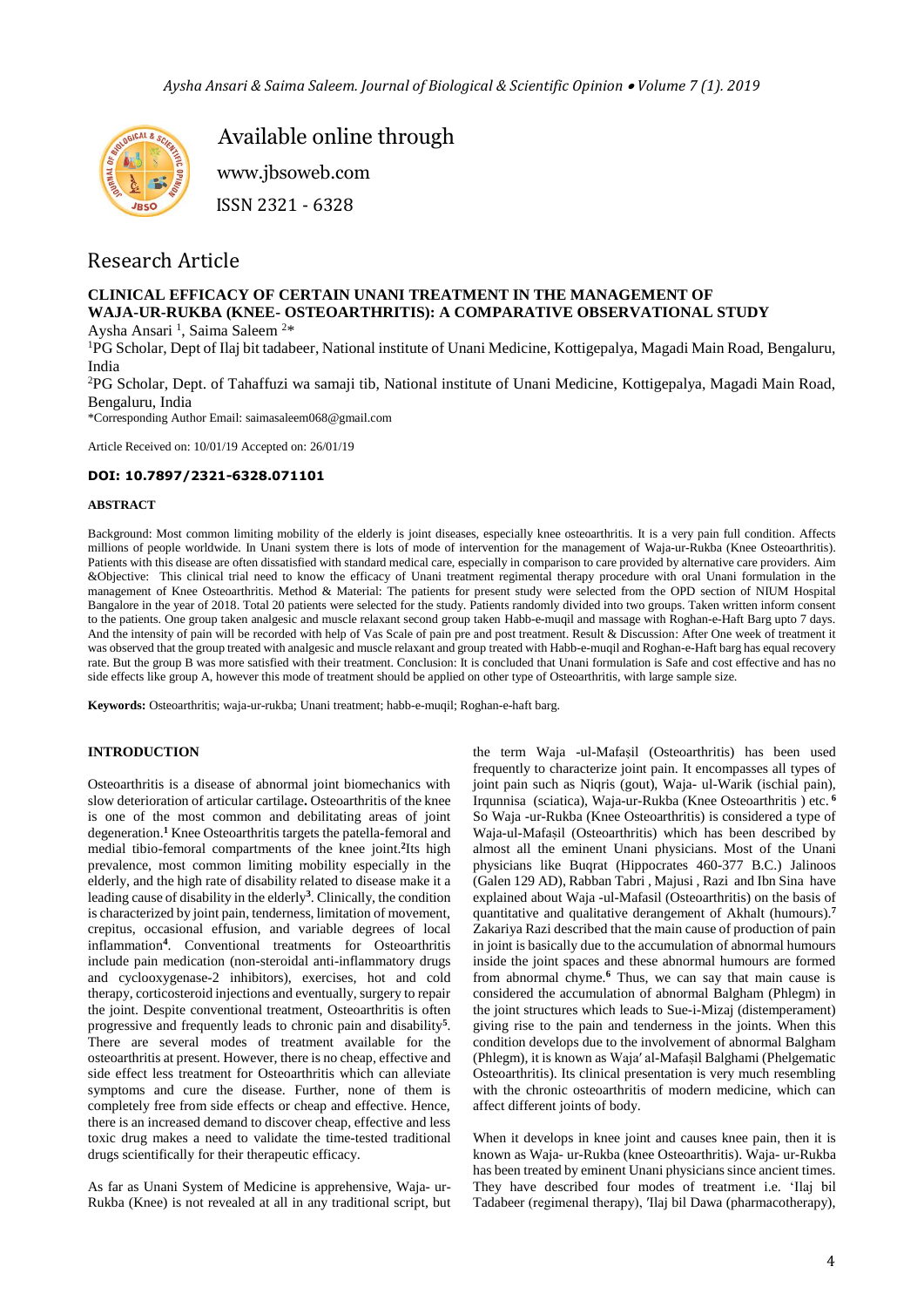ʹIlaj Bil Ghiza (dietotherapy) and ʹIlaj bil Yad (surgery) for the management of Waja- ur-Rukba (Knee Osteoarthritis). **<sup>8</sup>**Among them, 'Ilaj bil Tadbir is one in which various regimens like Dalk (massage), Fasd (venesection), Dimad (paste), Takmid (fomentation), Irsal-e-Alaq (leeching) and Hijama (cupping) etc. are used to provide relief to the patient. From the above enumerated regimens, Dalk (message) is one which is believed to provide relief to the patient of Waja- ur-Rukba by evacuating the Mawad-i-Fasida (morbid matters). **<sup>7</sup>**

Unani system of medicine is the traditional system of medicine. This is widely practiced in the Indian sub-continent and around in world. There are four mode of treatment which is mentioned above.**<sup>8</sup>** In this trial combination of Ilaj bil Tadabeer and Ilaj bil Dawa was used.

## **MATERIAL AND METHOD**

The patients for present study were selected from the OPD section of NIUM Hospital. Total 20 patients were selected for the study and written inform consent were taken. In the year of 2018.

#### **Inclusion criteria**

- Patient age above 30 both male and female.
- Patient developing Knee joint pain during walking, bending, exercise, exertion, playing.
- Patient having clinical and radiological findings with unilateral or bilateral knee Osteoarthritis.
- Patient with a short history of knee pain (2-6 days) were included in the study.

## **Exclusion criteria**

- Very weak and old age patients.
- Complicated patients with bony deformity, tuberculosis, CA, fracture and any related systemic diseases.
- Patients with diabetes, HTN and any CVD.
- Female patients and Lactating mother.
- Patients who has abnormality detected in X-ray and blood investigation**.**

#### **Plan of work**

The patients were divided into two groups.

Group A was given analgesic with muscle relaxant 3 times a day. Group B was given Habb-e-Muqil (Table 1) 2 tablets two times a day supplied by Hamdard wakf laboratory. And Dalk (massage) was done on both the knee joint of the patient with Roghan-e-Haft Barg (Table 2). And the patients were given 7 days treatment and were observed for the recovery for pain with the help of Vas Scale of Pain. Figure1, (Table 3).

## **OBSERVATION AND RESULTS**

After one week of treatment it was observed that the group treated with analgesic and muscle relaxant and group treated with Habbe-Muqil and Roghan-e-Haft Barg has equal recovery rate as the patients respond from the day first of treatment and 75% patients were reported relief from pain on day 3 and whereas rest of the patients got relief on day 5&6.

However, the patients treated with analgesic and muscle relaxant, however reported some flatulence and upper GIT discomfort. Whereas the group put on Dalk and Habb-e-Muqil have no such side effects. Due to this reason patients are more satisfied with the Unani treatment as compare to standard one.

#### **Table 1: Ingredients of Habb-e-Muqil 9, 10**

| Unani name          | <b>Botanical name</b> | <b>Ouantity</b> |
|---------------------|-----------------------|-----------------|
| Muail               | Commiphora mukul      | 85 g            |
| Post-Halela Zard    | Terminalia chebula    | 60g             |
| Post-e-Halela Kabli | Terminalia chebula    | 60 g            |
| Halela Sivah        | Terminalia chebula    |                 |

#### **Table 2: Ingredients of Roghan-e-Haft Barg 9, 10**

| Unani name             | <b>Botanical name</b> | <b>Ouantity</b> |
|------------------------|-----------------------|-----------------|
| Aab-e-Barg-e-Aak       | Calotropis gigantean  | $1 \text{ kg}$  |
| Aab-e-Barg-e-Bakayin   | Melia azedarach       | $1 \text{ kg}$  |
| Aab-e-Barg-e-Bedanjeer | Ricinus communis      | $1 \text{ kg}$  |
| Aab-e-Barg-e-Dhatura   | Datura stramonium     | $1 \text{ kg}$  |
| Aab-e-Barg-e-Sambhalu  | Vitex negundo         | $1 \text{ kg}$  |
| Aab-e-Barg-e-Sahajana  | Moringa oleifera      | $1 \text{ kg}$  |
| Aab-e-Barg-e-Thuhar    | Euphorbia neriifolia  | $1 \text{ kg}$  |
| Raughan-e-Kunjad       | Sesamum indicum       | 6 kg            |

## **Method of preperation<sup>11</sup>**

Crushed all the above six ingredients. Collect the Arq (liquid) from the crushed ingredients. And mix it into Roghan-e-Kunjad and heat it till all the water content burn completely. After cooling the oil filter and put it into bottles. And then use according to the need.

**Table 3: Recovery from pain (in days) According to Vas Scale of Pain**

|            | Day | Day | Day | Day | Day | Day<br>o | Day7 |
|------------|-----|-----|-----|-----|-----|----------|------|
| Group<br>А | 10  |     |     |     |     |          |      |
| Group<br>B | 10  |     | U   |     |     |          |      |

(0-No Pain, 10- unbearable Pain)

#### **DISCUSSION**

Knee Osteoarthritis is human condition and majority of population experience knee joint pain in any part of their life especially in elderly life. In present study the patients who develops knee pain due to heavy work, exercise, heavy weight lifting etc were selected.

Drugs in Allopathic system of medicine have many side effects ranging from upper GIT like nausea, abdominal pain or abdominal discomfort, fatigue to renal failure.

In this scenario any new agent, which gave relief to the patient without any side effects is considered as safe and effective treatment for Knee pain. In Unani system of medicine various single drugs and compound formulation are available which are used for the painful condition of joints and especially knee joint. Apart from this Dalk, which is one of the integral parts of the Unani therapy is also applied in the study. The patients were put on oral treatment and were applied Roghan-e-Haft Barg in the procedure of Dalk, in the present study. Patients were divided into two groups. Group A on analgesic and muscles relaxant and group B was put on Habb-e-Muqil and Roghan-e-Haft Barg.

After the completion of study, it was observed that group A  $\&$ Group B has equal relief period and but the patient more satisfied with Unani treatment as compare to the standard treatment.